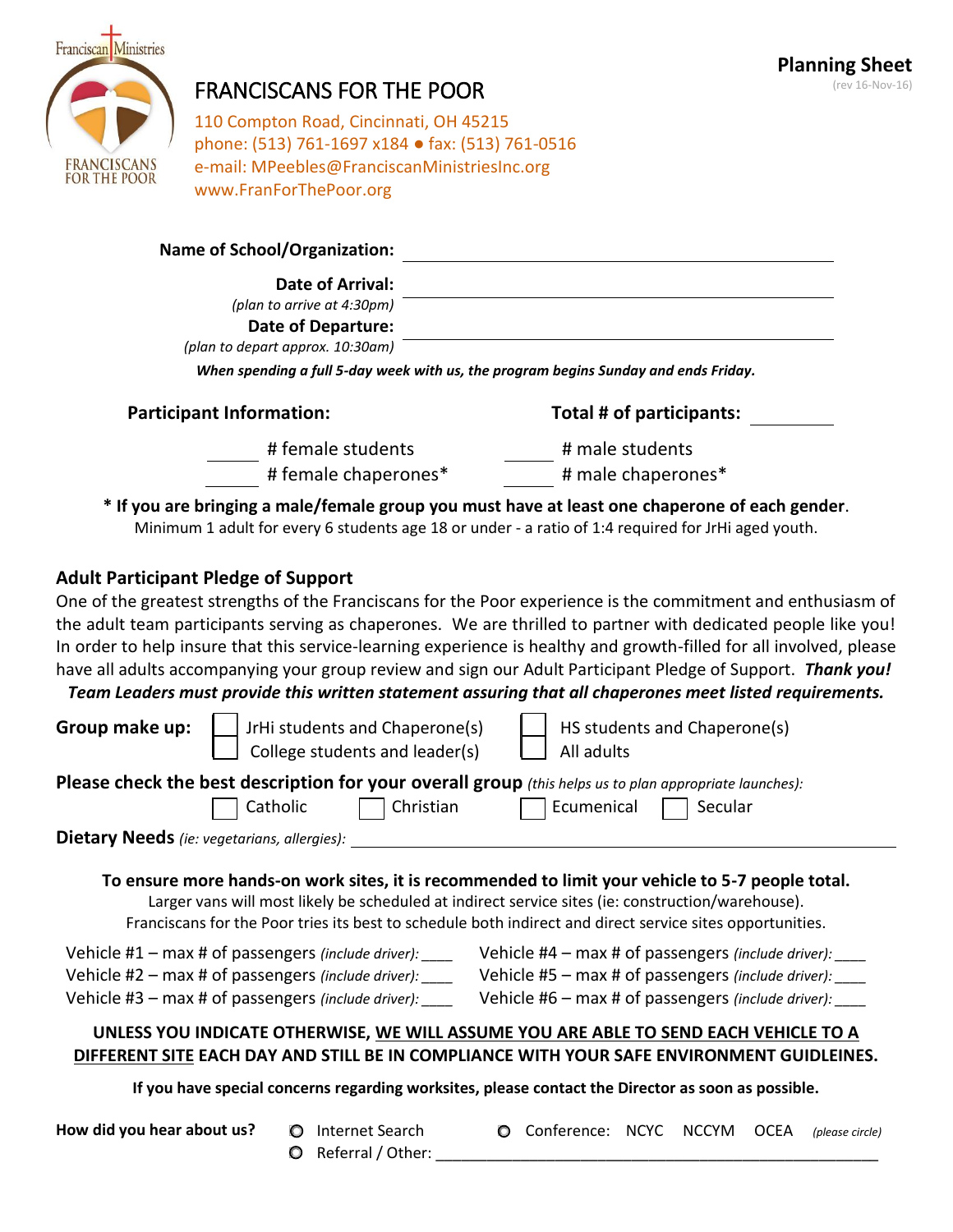### **Dinner Selections:**

| <b>Arrival Night - prepared by FFTP Staff:</b>                                                                                                                                                                                                                                                                                                                                                                                                                 |
|----------------------------------------------------------------------------------------------------------------------------------------------------------------------------------------------------------------------------------------------------------------------------------------------------------------------------------------------------------------------------------------------------------------------------------------------------------------|
| BBQ Pulled Pork Sandwiches, hard boiled eggs, veggies & dip, fresh fruit, chips, dessert (Note: veggie burgers available)                                                                                                                                                                                                                                                                                                                                      |
| Choose 3 Dinners - to be prepared by your group during the week:                                                                                                                                                                                                                                                                                                                                                                                               |
| Sloppy Joes, chips, Veggies & Dip, Dessert (Note: Veggie Burgers available)                                                                                                                                                                                                                                                                                                                                                                                    |
| <b>Spaghetti</b> , Meatballs, Salad, Garlic Bread (Note: vegetarians, the meatballs are in a separate sauce)                                                                                                                                                                                                                                                                                                                                                   |
| Lasagna, Salad, Garlic Bread (Note: vegetarian or 5-cheese lasagna made available upon request)                                                                                                                                                                                                                                                                                                                                                                |
| Franciscan Fiesta - select one<br>both served with Mexican rice, lettuce, tomato, refried/black beans, chips and nacho dip, sour cream<br>Chicken Fajitas w/Onion, Green & Red Peppers<br><b>Beef Tacos</b>                                                                                                                                                                                                                                                    |
| Pancakes, Sausage, Fresh Fruit<br>OR this can be a morning breakfast ONE morning if the group chooses to have it cooked & cleaned up by 8am                                                                                                                                                                                                                                                                                                                    |
| Picnic in the Park - weather permitting<br>Wrap Sandwiches, Pasta Salad, Veggies & Dip, Dessert                                                                                                                                                                                                                                                                                                                                                                |
| <b>Comfort food!</b> Choose one meat <sup>1</sup> and one starch <sup>2</sup> and one vegetable <sup>3</sup> - rolls & dessert provided with all choices<br><sup>1</sup> Roasted Pork Loin - done in a slower cooker<br><sup>1</sup> Grilled or BBQ Chicken Breasts - done on outside gas grill or broiled in bad weather                                                                                                                                      |
| <sup>2</sup> Macaroni and Cheese<br><sup>2</sup> Baked Potatoes                                                                                                                                                                                                                                                                                                                                                                                                |
| <sup>2</sup> Mashed Potatoes                                                                                                                                                                                                                                                                                                                                                                                                                                   |
| <sup>3</sup> Green Bean Casserole (with mushroom soup and French's onions)<br><sup>3</sup> Plain green beans, corn, peas, or mixed vegetables                                                                                                                                                                                                                                                                                                                  |
| Night Out @ Local Restaurant - Franciscans for the Poor does not pay for meals eaten at restaurants,<br>but we do completely understand the attraction of a group choosing NOT to cook one evening! $\odot$                                                                                                                                                                                                                                                    |
| Cincinnati is known for its chili. We recommend Skyline Chili (walking distance from Tau House)<br>Skyline does offer vegetarian options - www.skylinechili.com                                                                                                                                                                                                                                                                                                |
| Want a meal with a message? Venice on Vine is a pizzeria that trains people for jobs in food service.<br>They offer a group deal for \$8/person (not including tip) which provides tea/lemonade, salad, pizza, and cookies.<br>Located in Over the Rhine (near many of our worksites), they'll have one of their clients to talk about Venice on Vine<br>and the services it offers - beyond pizza. Please note, Venice on Vine can only seat groups under 27. |
| If your group exceeds this, you can do carry-out<br>$-$ OR $-$<br>We recommend LaRosa's, Cincinnati's own original pizza (walking distance from Tau House) - www.larosas.com                                                                                                                                                                                                                                                                                   |
| <b>Breakfast:</b>                                                                                                                                                                                                                                                                                                                                                                                                                                              |

# Cereal, Oatmeal, Toast, Fresh Fruit, Coffee, Tea, Hot Chocolate, Milk, Juice. *Upon request*: Muffins or Bagels

### **Lunch:**

Each person will pack his/her own lunch (bags provided) and put it in the cooler (also provided). Lunch selections include turkey, ham, cheese, or PBJ sandwich; fruit (ie: bananas, apples, oranges) and veggies (ie: carrots, celery), chips, and cookies. **Please bring water bottles** to fill with lemonade, iced tea, or water.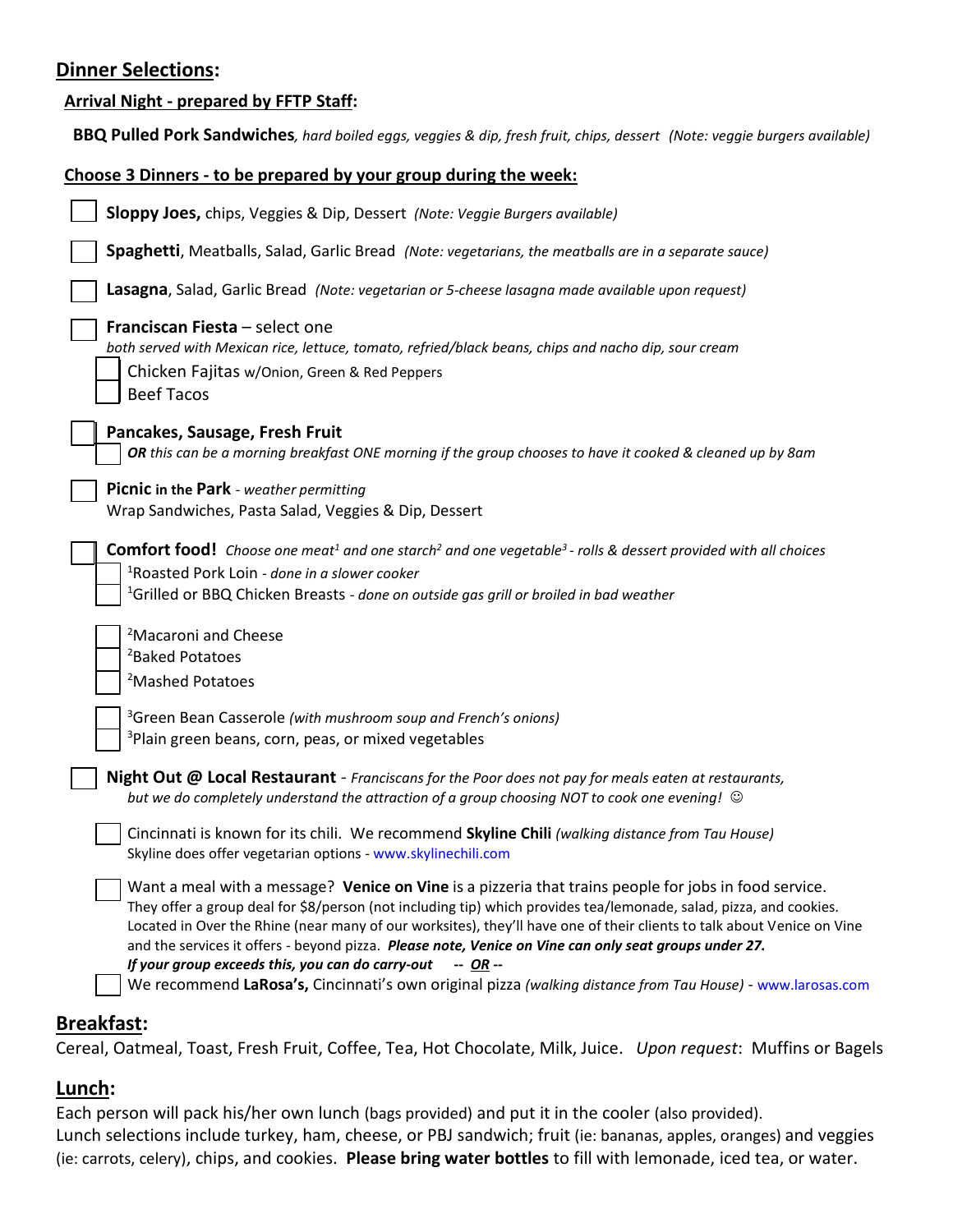### **Programming:**

We provide some programming built in to our program. We also some options for further programming. See below.

**Supper with the Sisters**: As a part of our program we include an evening at St Clare Convent having Supper with some of the Franciscan Sisters of the Poor**.** *We will assume you want to do this, unless you specifically tell us otherwise.* 

**Guest Speaker:** We provide a speaker during your stay**.** You can opt out or indicate your preference - we will try to accommodate preferences:*causes and experience of homelessness either topic – whoever is available immigration and refugees no speaker please*

**Group Reflection Opportunities:** When choosing to lead reflections yourself, please write *your group name* in the yellow box. If you choose Mass instead of the Morning Launch, please write **Mass** in yellow box. The Franciscans for the Poor staff can also provide the programming - if you would like our staff to lead, please place **FFTP** in the yellow box.

| Day/Time            | <b>Activity</b>           | Your Preference - please indicate as directed above |
|---------------------|---------------------------|-----------------------------------------------------|
| Sunday - night      | Orientation, Welcome      | <b>FFTP Staff</b>                                   |
| Monday - 8am        | Morning Launch            | <b>FFTP</b> Staff                                   |
| Monday - evening    | <b>Evening Reflection</b> | Led by your group (some resources available at Tau) |
| Tuesday - 8am       | Morning Launch or Mass    |                                                     |
| Tuesday - evening   | <b>Evening Reflection</b> | Led by your group (some resources available at Tau) |
| Wednesday - 8am     | Morning Launch or Mass    |                                                     |
| Wednesday - evening | <b>Evening Reflection</b> | Led by your group (some resources available at Tau) |
| Thursday - 8am      | Morning Launch or Mass    |                                                     |
| Thursday - evening  | <b>Evening Reflection</b> | Led by your group (some resources available at Tau) |
| Friday - morning    | Closing Send Off          | <b>FFTP</b> Staff                                   |

Our group would like to incorporate additional Mass(es) and/or the Sacrament of Reconciliation **if possible.**

**Please √** if you care to experience any of these optional evening activities, and we will schedule accordingly:

 **Graeter's** - treat your group to our famous ice cream *(easily added to any of the below adventures)* - [www.graeters.com](http://www.graeters.com/)

**Relax at the Park** - **Ault Park** provides a beautiful view and a great site for a picnic *(weather permitting)*  [www.cincyparks.com/parks-events/central-region/ault-park/index.shtml](http://www.cincyparks.com/parks-events/central-region/ault-park/index.shtml)

**Digital Scavenger Hunt** - this team-building exercise can be done at Ault Park or at the Tau House Groups can combine this with a Picnic in the Park - allow approximately 30-45min for the activity

**Be an Afficianado of Art or Nature** - go straight from work and enjoy one of the following:

tour **Krohn Conservatory** (\$4 admission) - [www.cincinnatiparks.com/krohn-conservatory](http://www.cincinnatiparks.com/krohn-conservatory)

tour the **Cincinnati Art Museum** for free - [www.cincinnatiartmuseum.org](http://www.cincinnatiartmuseum.org/)

 *Additional Option –* **Eden Park** provides a beautiful view and a great site for a picnic *(weather permitting)* [www.cincyparks.com/parks-events/central-region/ault-park/index.shtml](http://www.cincyparks.com/parks-events/central-region/ault-park/index.shtml)

**Express Yourself!** - "Paint it Forward" with Sarah Hellmann, a local artist and executive director of Art For All People. Create and keep inspired art. \$15/person covers supplies for participant's projects ... additional donations welcome.

**An Evening on Fountain Square** - downtown Cincinnati

**Music on the Square** *(available most nights during the summer)* - Listen to a live band - free admission [cincinnatiusa.com/Attractions/detail.asp?AttractionID=559](http://cincinnatiusa.com/Attractions/detail.asp?AttractionID=559)

**Ice-Skating on the Square** *(only during the winter)* - skate rental available [myfountainsquare.wordpress.com/features/u-s-bank-ice-rink](https://d.docs.live.net/4067eb65c3a6f87c/Documents/Franciscans%20for%20the%20Poor/Forms/Group%20Forms/myfountainsquare.wordpress.com/features/u-s-bank-ice-rink)

**Cincinnati Reds Baseball** – spend an evening rooting for the Home Team *(or root for the visitors, but don't tell!)* If you would like to attend a game, please make sure it's an evening game - preferably the night before you depart. Check their website [\(cincinnati.reds.mlb.com\)](https://www.google.com/url?sa=t&rct=j&q=&esrc=s&source=web&cd=21&ved=0ahUKEwihroe27bfPAhUp0YMKHbOPCPQQ-TAIzgEoADAU&url=http%3A%2F%2Fcincinnati.reds.mlb.com%2F&usg=AFQjCNG85oggb32uoWFW1p9IkAq2mXAaFw&sig2=E4Q6wcqBuBJlBdAzwWvwpg&cad=rja) and tell us what night you get tickets: **M T W Th** 

*Note:* We understand that most of our groups travel far to make this Mission Trip and want to schedule some extra site seeing while they are in Cincinnati. If your group plans a trip to the **Cincinnati Zoo, Kings Island, Coney Island,** the **Freedom Center,** or the **Cincinnati Museum Center**, we request that you schedule this for the day of your departure. These attractions are costly and deserve a full day of fun!  $\odot$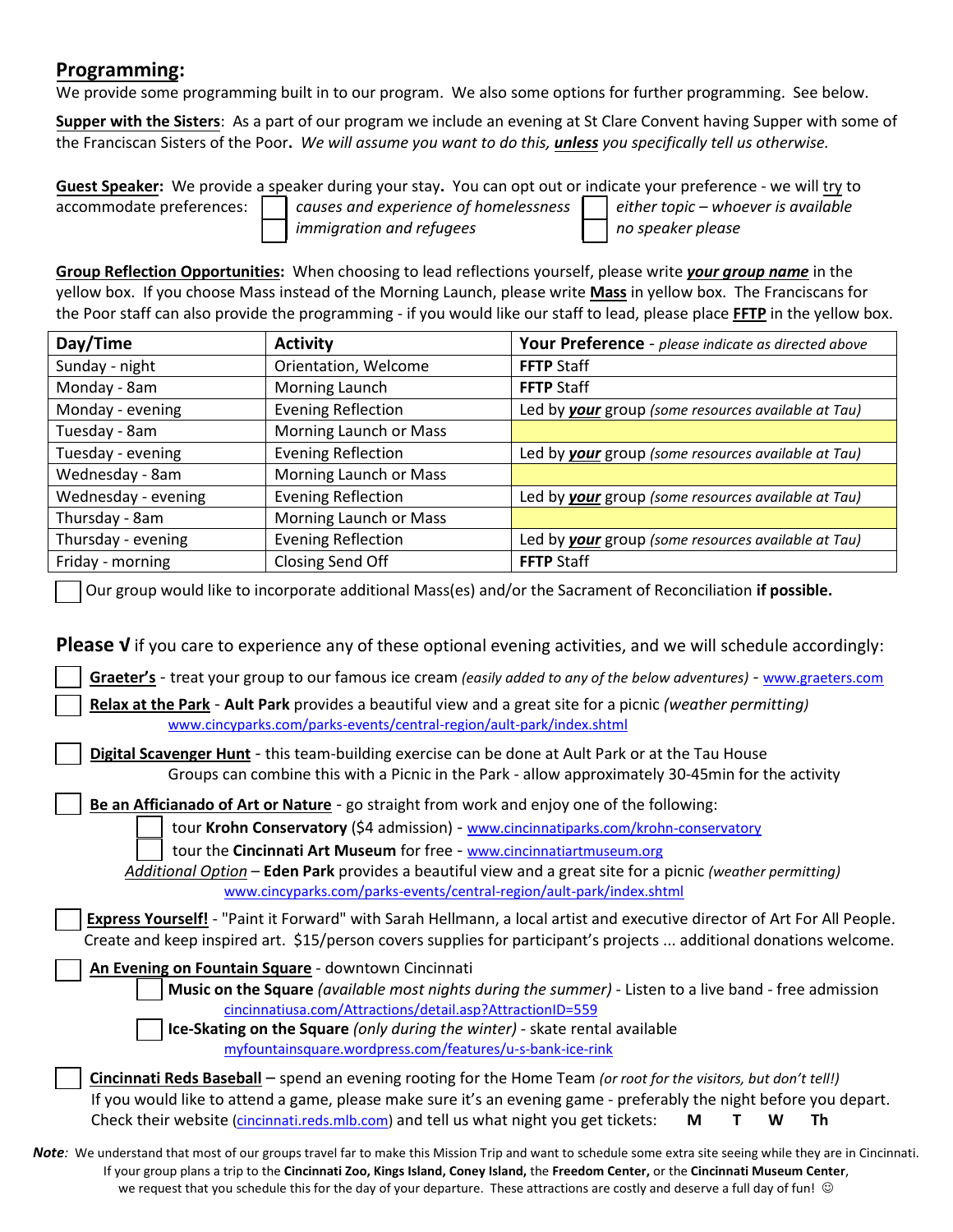### **Insurance and Liability Issues:**

Franciscans for the Poor has a strong track record for keeping our participants safe. With the grace of God and careful attention to safety, this will continue. Common sense, attentiveness to safety issues, and adequate insurance coverage are essential. Groups staying with us need to be equally committed to safety and adequately prepared for injuries and accidents, should they occur. Whenever individuals are involved in programing beyond their parish or school boundaries, the adult leaders should carry consent and health forms for all – especially youth participants. Additionally, adult leaders should ensure that their teams are covered for other possible problems, like road accidents or property damage, and that adult leaders and the sponsoring parish/school are protected from unnecessary liability.

- **In Case of Injury or Accident** If participants become ill or are injured while taking part on our program, they will be taken by their adult leader to a nearby doctor's office, clinic, or hospital. These medical expenses remain the responsibility of the individual participant.
- **Property and Liability Coverage** Most parishes and schools have a comprehensive insurance plan that covers their members' participation in programs like ours. For your comfort and protection, and that of your adult leaders, please review the limits of your coverage with your pastor, principle, or group leader.

Check, too, to see whether the policy provides coverage for offsite travel like that involved in our program. Add a rider to the plan, if necessary, to guarantee adequate coverage for participants and protection for your drivers.

Participants take part in our program as part of a school, family, or parish team. The adult leader maintains primary responsibility for the actions of his or her team members. The sponsoring parish or school, and the families of team members, assume responsibility for any damage done to the housing or work facilities.

> *please initial here to indicate that you have read and understand the insurance and liability information found above:*

### **Participant Names and Shirt Sizes** (please indicate S, M, L, XL, or XXL):

|                                                                                                                                                                                                                               | Size:                      |                                                                                                                                                                                                                                | Size: |
|-------------------------------------------------------------------------------------------------------------------------------------------------------------------------------------------------------------------------------|----------------------------|--------------------------------------------------------------------------------------------------------------------------------------------------------------------------------------------------------------------------------|-------|
|                                                                                                                                                                                                                               | Size: $\_\_$               |                                                                                                                                                                                                                                | Size: |
|                                                                                                                                                                                                                               | Size:                      | Name: Name and All Property of the All Property of the All Property of the All Property of the All Property of the All Property of the All Property of the All Property of the All Property of the All Property of the All Pro | Size: |
|                                                                                                                                                                                                                               | Size:                      |                                                                                                                                                                                                                                | Size: |
|                                                                                                                                                                                                                               | Size:                      |                                                                                                                                                                                                                                | Size: |
|                                                                                                                                                                                                                               | Size:                      |                                                                                                                                                                                                                                | Size: |
|                                                                                                                                                                                                                               | Size:____                  |                                                                                                                                                                                                                                | Size: |
|                                                                                                                                                                                                                               | Size:____                  |                                                                                                                                                                                                                                | Size: |
|                                                                                                                                                                                                                               | Size: $\rule{1em}{0.15mm}$ | Name: Name:                                                                                                                                                                                                                    | Size: |
| Name: Name and the service of the service of the service of the service of the service of the service of the service of the service of the service of the service of the service of the service of the service of the service | Size:____                  | Name: Name:                                                                                                                                                                                                                    | Size: |
|                                                                                                                                                                                                                               | Size:                      | Name: Name and the service of the service of the service of the service of the service of the service of the service of the service of the service of the service of the service of the service of the service of the service  | Size: |
|                                                                                                                                                                                                                               | Size:                      |                                                                                                                                                                                                                                | Size: |
|                                                                                                                                                                                                                               | Size:                      | Name: Name and All Property of the All Property of the All Property of the All Property of the All Property of the All Property of the All Property of the All Property of the All Property of the All Property of the All Pro | Size: |
|                                                                                                                                                                                                                               | Size:                      |                                                                                                                                                                                                                                | Size: |
|                                                                                                                                                                                                                               | Size:                      | Name: 1990 1991                                                                                                                                                                                                                | Size: |
| Name: 1988                                                                                                                                                                                                                    | Size:                      | Name: 1988                                                                                                                                                                                                                     | Size: |
|                                                                                                                                                                                                                               | Size:                      |                                                                                                                                                                                                                                | Size: |
|                                                                                                                                                                                                                               | Size:                      | Name: 1990 1991                                                                                                                                                                                                                | Size: |